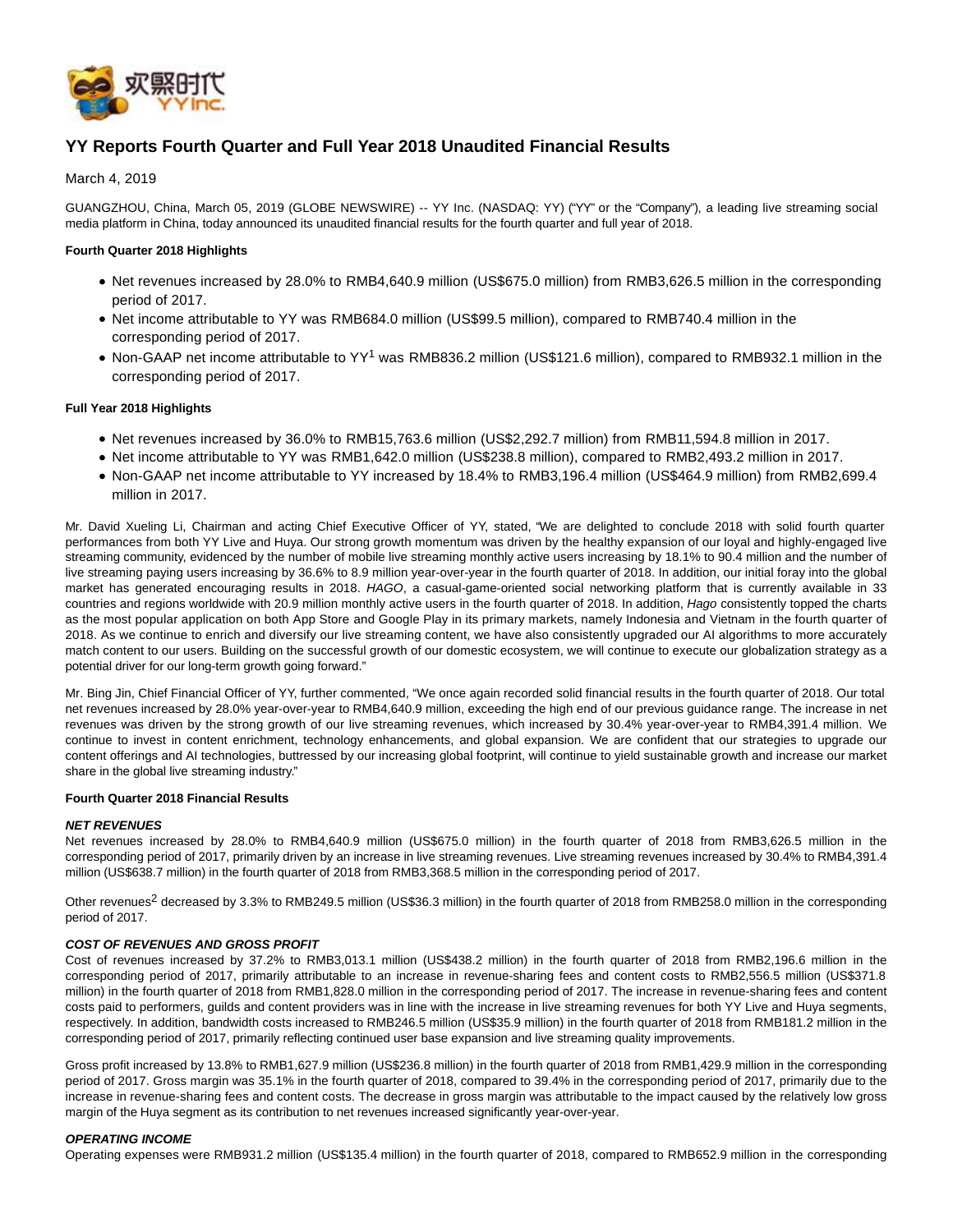period of 2017, primarily due to our increased efforts in sales and marketing activities in both China and the overseas market.

Operating income was RMB718.6 million (US\$104.5 million) in the fourth quarter of 2018, compared to RMB821.5 million in the corresponding period of 2017. Operating margin was 15.5% in the fourth quarter of 2018, compared to 22.7% in the corresponding period of 2017, primarily due to the increase in sales and marketing expenses and the decrease in gross margin.

Non-GAAP operating income<sup>3</sup> was RMB888.5 million (US\$129.2 million) in the fourth quarter of 2018, compared to RMB1,034.1 million in the corresponding period of 2017. Non-GAAP operating margin<sup>4</sup> was 19.1% in the fourth quarter of 2018, compared to 28.5% in the corresponding period of 2017.

#### **NET INCOME**

Net income attributable to YY Inc. was RMB684.0 million (US\$99.5 million) in the fourth quarter of 2018, compared to RMB740.4 million in the corresponding period of 2017. Net margin was 14.7% in the fourth quarter of 2018, compared to 20.4% in the corresponding period of 2017.

Non-GAAP net income attributable to YY Inc. was RMB836.2 million (US\$121.6 million) in the fourth quarter of 2018, compared to RMB932.1 million in the corresponding period of 2017. Non-GAAP net margin<sup>5</sup> was 18.0% in the fourth quarter of 2018, compared to 25.7% in the corresponding period of 2017.

#### **NET INCOME PER ADS**

Diluted net income per ADS<sup>6</sup> was RMB10.54(US\$1.53) in the fourth quarter of 2018, compared to RMB11.53 in the corresponding period of 2017.

Non-GAAP diluted net income per ADS<sup>7</sup> was RMB12.86(US\$1.87) in the fourth quarter of 2018, compared to RMB14.51 in the corresponding period of 2017.

#### **BALANCE SHEET AND CASH FLOWS**

As of December 31, 2018, the Company had cash and cash equivalents of RMB6,004.2 million (US\$873.3 million) and short-term deposits of RMB7,327.0 million (US\$1,065.7 million). For the fourth quarter of 2018, net cash from operating activities was RMB2,123.8 million (US\$308.9 million).

#### **SHARES OUTSTANDING**

As of December 31, 2018, the Company had a total of 1,269.9 million common shares, or the equivalent of 63.5 million ADSs, outstanding.

#### **Full Year 2018 Financial Results**

For the full year of 2018, net revenues increased by 36.0% to RMB15,763.6 million (US\$2,292.7 million) from RMB11,594.8 million in 2017, primarily driven by a 39.4% year-over-year increase in live streaming revenues.

Net income attributable to YY Inc. for the full year of 2018 was RMB1,642.0 million (US\$238.8 million), compared to RMB2,493.2 million in 2017. Net margin for the full year of 2018 was 10.4%, compared to 21.5% in 2017.

Non-GAAP net income attributable to YY Inc. for the full year of 2018 increased by 18.4% to RMB3,196.4 (US\$464.9 million) from RMB2,699.4 million in 2017. Non-GAAP net margin for the full year of 2018 was 20.3%, compared to 23.3% in 2017.

Diluted net income per ADS was RMB25.38(US\$3.69) in 2018, compared to RMB41.33 in the corresponding period of 2017. Non-GAAP diluted net income per ADS for the full year of 2018 increased by 9.7% to RMB49.05(US\$7.13) from RMB44.72 in 2017.

For the full year of 2018, net cash from operating activities was RMB4,464.8 million (US\$649.4 million).

#### **Business Outlook**

For the first quarter of 2019, the Company expects net revenues to be between RMB4.01 billion and RMB4.16 billion, representing a year-over-year growth of 23.4% to 28.0%, without giving effect to the acquisition of Bigo Inc. This forecast reflects the Company's current and preliminary views on the market and operational conditions, which are subject to change.

#### **Recent Developments**

The Company recently entered into a strategic partnership agreement with Shanghai Chuangsi Enterprise development Co., Ltd.("Shanghai Chuangsi"). Shanghai Chuangsi owns 9377 Games, one of the leading game platforms in China. Under the agreement, the Company will obtain 30% equity interest of Shanghai Chuangsi by injecting its online game business into Shanghai Chuangsi. As a result, the financial results of YY's online games business, which contributed to less than 3% of YY segment's total revenues in the fourth quarter of 2018, will no longer be consolidated upon the completion of the transaction. Currently, the transaction is expected to be completed in the first quarter of 2019.

#### **Conference Call Information**

The Company will hold a conference call on Monday, March 4, 2019, at 9:00 pm Eastern Time (or Tuesday, March 5, 2019, at 10:00 am Beijing Time) to discuss the financial results. Participants may access the call by dialing the following numbers:

| <b>United States:</b> | +1-845-675-0438 |
|-----------------------|-----------------|
| International:        | +65-6713-5440   |
| China Domestic:       | 400-1200-654    |
| Hong Kong:            | +852-3018-6776  |
| Conference ID:        | #8476342        |

The replay will be accessible through March 12, 2019, by dialing the following numbers: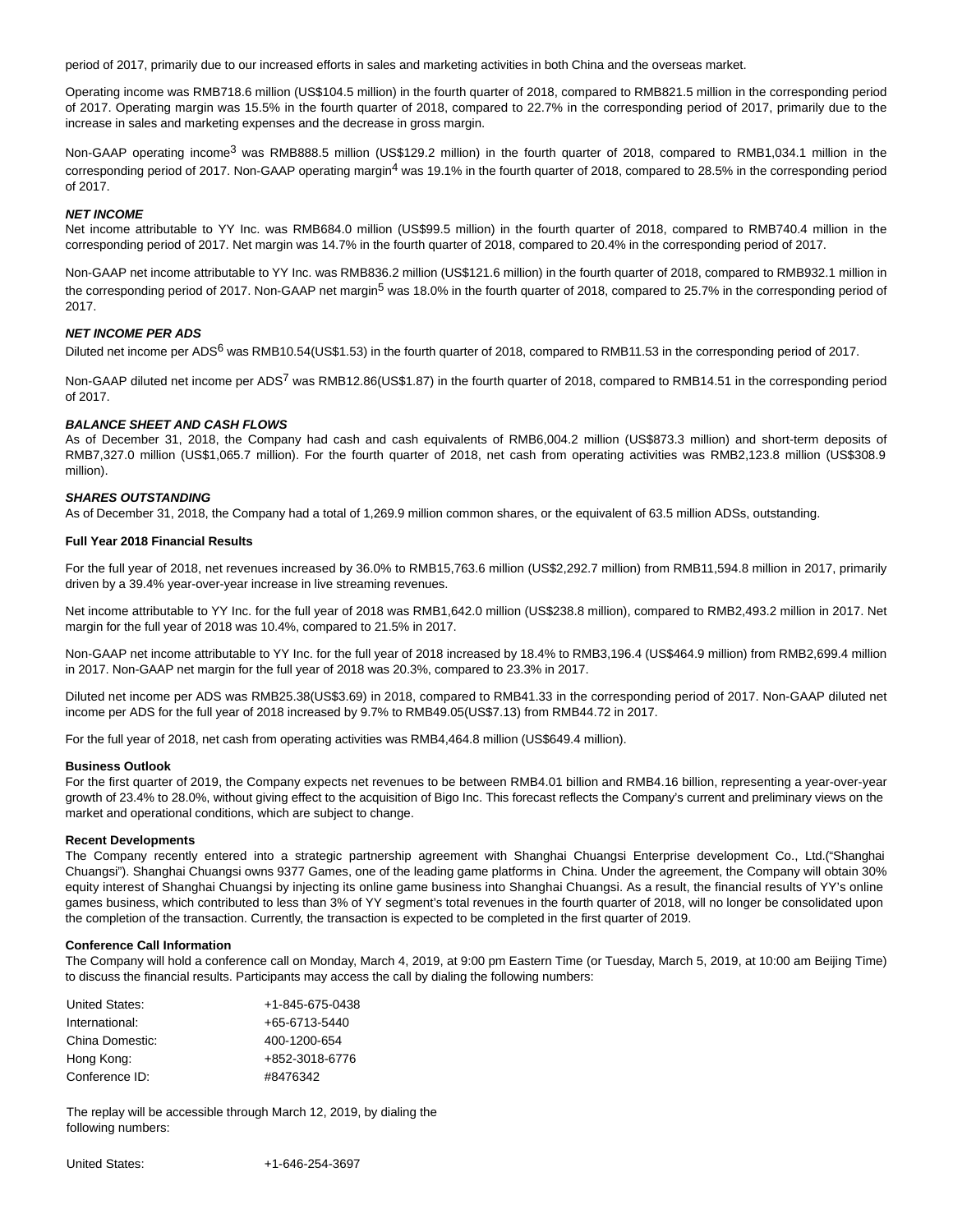A live and archived webcast of the conference call will also be available at the Company's investor relations website at [http://ir.yy.com/.](https://www.globenewswire.com/Tracker?data=C3YGwskESnVqmJeB3TYDMAmfQ1XxOEyaH6WD4zMMcdFtCntV8GWgJTBFsAZZAjo4i4pQoqopVtBtKTPYGNj01A==)

#### **Exchange Rate**

This press release contains translations of certain Renminbi amounts into U.S. dollars at specified rates solely for the convenience of readers. Unless otherwise noted, all translations from Renminbi to U.S. dollars, in this press release, were made at a rate of RMB6.8755 to US\$1.00, the noon buying rate in effect on December 31, 2018 in the City of New York for cable transfers in Renminbi per U.S. dollar as certified for customs purposes by the Federal Reserve Bank of New York.

#### **About YY Inc.**

YY Inc. ("YY" or the "Company") is a leading live streaming social media platform in China. The Company's highly engaged users contribute to a vibrant social community by creating, sharing, and enjoying a vast range of entertainment content and activities. YY enables users to interact with each other in real time through online live media and offers users a uniquely engaging and immersive entertainment experience. YY Inc. was listed on the NASDAQ in November 2012.

#### **Safe Harbor Statement**

This announcement contains forward-looking statements. These statements are made under the "safe harbor" provisions of the U.S. Private Securities Litigation Reform Act of 1995. These forward-looking statements can be identified by terminology such as "will," "expects," "anticipates," "future," "intends," "plans," "believes," "estimates" and similar statements. Among other things, the business outlook and quotations from management in this announcement, as well as YY's strategic and operational plans, contain forward-looking statements. YY may also make written or oral forward-looking statements in its periodic reports to the U.S. Securities and Exchange Commission ("SEC"), in its annual report to shareholders, in press releases and other written materials and in oral statements made by its officers, directors or employees to fourth parties. Statements that are not historical facts, including statements about YY's beliefs and expectations, are forward-looking statements. Forward-looking statements involve inherent risks and uncertainties. A number of factors could cause actual results to differ materially from those contained in any forward-looking statement, including but not limited to the following: YY's goals and strategies; YY's future business development, results of operations and financial condition; the expected growth of the online communication social platform market in China; the expectation regarding the rate at which to gain active users, especially paying users; YY's ability to monetize the user base; fluctuations in general economic and business conditions in China and assumptions underlying or related to any of the foregoing. Further information regarding these and other risks is included in YY's filings with the SEC. All information provided in this press release and in the attachments is as of the date of this press release, and YY does not undertake any obligation to update any forwardlooking statement, except as required under applicable law.

#### **Use of Non-GAAP Financial Measures**

The unaudited condensed consolidated financial information is prepared in conformity with accounting principles generally accepted in the United States of America ("U.S. GAAP"). YY uses non-GAAP operating income, non-GAAP operating margin, non-GAAP net income attributable to YY Inc**.**, non-GAAP net margin, and basic and diluted non-GAAP net income per ADS, which are non-GAAP financial measures. Non-GAAP operating income is operating income excluding share-based compensation expenses, impairment of goodwill and investments, and gain on deconsolidation and disposal of subsidiary. Non-GAAP operating margin is non-GAAP operating income as a percentage of net revenues. Non-GAAP net income is net income excluding share-based compensation expenses, impairment of goodwill and investments, gain on deconsolidation and disposal of subsidiary, gain on deemed disposal and disposal of investments, gain on fair value change of investments and equity investees' investments, fair value loss on derivative liabilities, and income tax effects of above non-GAAP reconciling items. Non-GAAP net income attributable to YY Inc. is net income attributable to YY Inc. excluding share-based compensation expenses, impairment of goodwill and investments, gain on deconsolidation and disposal of subsidiary, gain on deemed disposal and disposal of investments, gain on fair value change of investments and equity investees' investments, fair value loss on derivative liabilities, deemed dividend to subsidiary's Series A preferred shareholders and income tax effects of above non-GAAP reconciling items and adjustment for non-GAAP reconciling items for the income attributable to non-controlling interests. Non-GAAP net margin is non-GAAP net income attributable to YY Inc. as a percentage of net revenues. Basic and diluted non-GAAP net income per ADS is non-GAAP net income attributable to YY Inc. divided by weighted average number of ADS used in the calculation of basic and diluted net income per ADS. The Company believes that separate analysis and exclusion of the non-cash impact of above reconciling items adds clarity to the constituent parts of its performance. The Company reviews these non-GAAP financial measures together with GAAP financial measures to obtain a better understanding of its operating performance. It uses the non-GAAP financial measure for planning, forecasting and measuring results against the forecast. The Company believes that non-GAAP financial measure is useful supplemental information for investors and analysts to assess its operating performance without the non-cash effect of (i) share-based compensation expenses, which have been and will continue to be significant recurring expenses in its business, (ii) impairment of goodwill and investments, gain on deconsolidation and disposal of subsidiary, gain on deemed disposal and disposal of investments, gain on fair value change of investments and equity investees' investments, fair value loss on derivative liabilities, and deemed dividend to subsidiary's Series A preferred shareholders, which may not be recurring in its business, and (iii) income tax expenses and non-GAAP adjustments for net income (loss) attributable to non-controlling interest shareholders, which are affected by above non-GAAP reconciling items. However, the use of non-GAAP financial measures has material limitations as an analytical tool. One of the limitations of using non-GAAP financial measures is that they do not include all items that impact the Company's net income for the period. In addition, because non-GAAP financial measures are not measured in the same manner by all companies, they may not be comparable to other similar titled measures used by other companies. In light of the foregoing limitations, you should not consider non-GAAP financial measure in isolation from or as an alternative to the financial measure prepared in accordance with U.S. GAAP.

The presentation of these non-GAAP financial measures is not intended to be considered in isolation from, or as a substitute for, the financial information prepared and presented in accordance with U.S. GAAP. For more information on these non-GAAP financial measures, please see the table captioned "YY Inc. Reconciliations of GAAP and Non-GAAP Results" near the end of this release.

#### **Investor Relations Contact**

YY Inc. Matthew Zhao Tel: +86 (20) 8212-0000 Email[: IR@YY.com](mailto:IR@YY.com)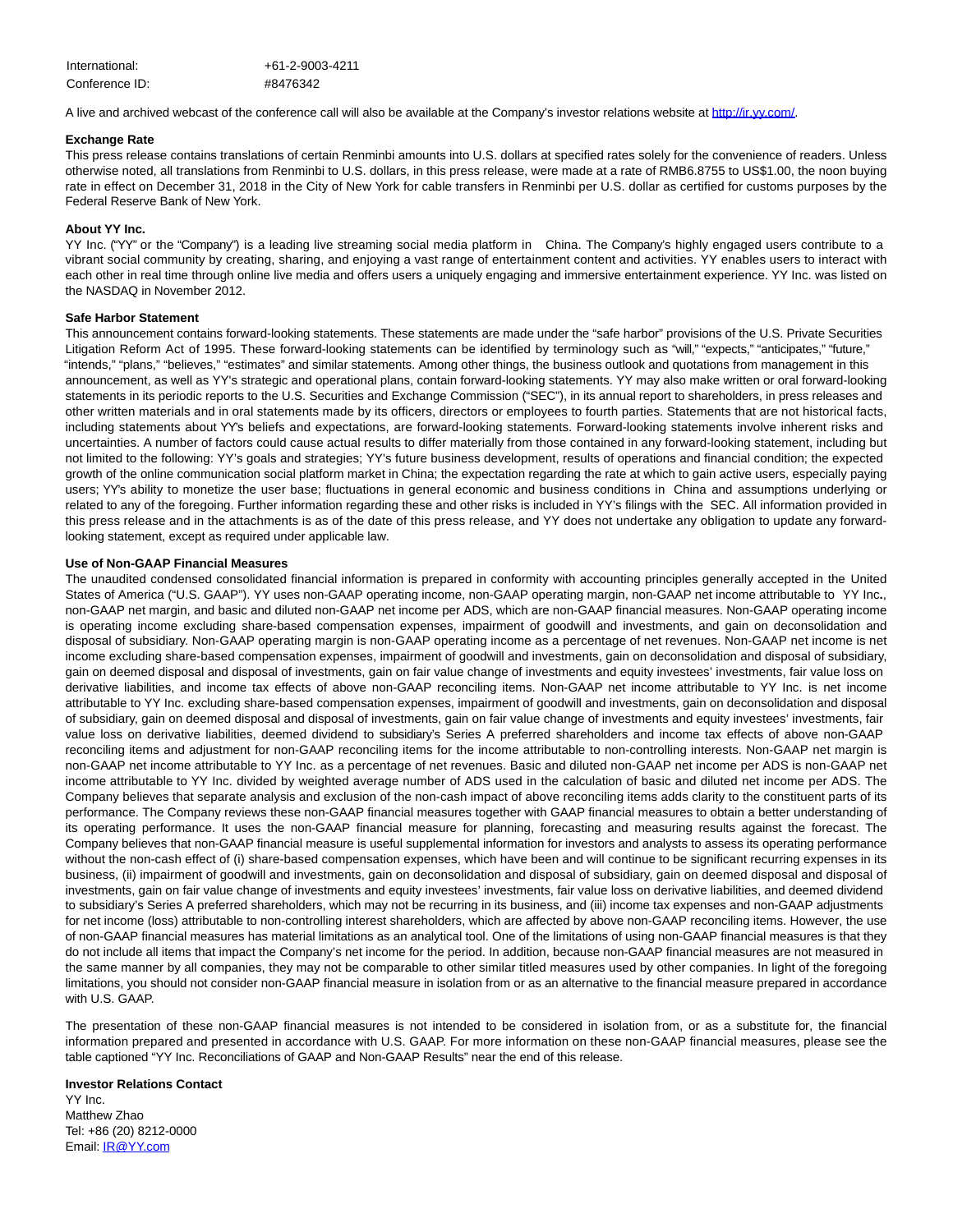\_\_\_\_\_\_\_\_\_\_\_\_\_\_\_\_\_\_\_\_\_\_\_\_\_\_\_\_

 $1$  Non-GAAP net income attributable to YY Inc. is a non-GAAP financial measure, which is defined as net income attributable to YY Inc. excluding share-based compensation expenses, impairment of goodwill and investment, gain on deconsolidation and disposal of subsidiary, gain on deemed disposal and disposal of investments (deemed disposal refers to dilution of equity interest in equity-method investments), gain on fair value change of investments and equity investees' investments, fair value loss on derivative liabilities, deemed dividend to subsidiary's Series A preferred shareholders, income tax effects on non-GAAP adjustment and non-GAAP adjustment for net (loss) income attributable to non-controlling interests shareholders. These adjustments amounted to RMB152.2 million (US22.1 million) and RMB191.7 million in the fourth quarter of 2018 and 2017, respectively. Please refer to the section titled "Reconciliation of GAAP and Non-GAAP Results" for details.

<sup>2</sup> Starting from the first quarter of 2018, the Company re-classified its revenues from online games, revenues from memberships, and other revenues (which mainly represent revenues from the Company's online advertising revenues) to the category "other revenues" in order to better reflect the Company's continued strategic shift towards its live streaming business.

3 Non-GAAP operating income is a non-GAAP financial measure, which is defined as operating income excluding share-based compensation expenses, impairment of goodwill and investments and gain on deconsolidation and disposal of a subsidiary. Please refer to the section titled "Reconciliation of GAAP and Non-GAAP Results" for details.

4 Non-GAAP operating margin is a non-GAAP financial measure, which is defined as non-GAAP operating income as a percentage of net revenues. Please refer to the section titled "Reconciliation of GAAP and Non-GAAP Results" for details.

5 Non-GAAP net margin is non-GAAP net income attributable to YY Inc. as a percentage of net revenues.

6 ADS is American Depositary Share. Each ADS represents twenty Class A common shares of the Company. Diluted net income per ADS is net income attributable to YY Inc. divided by weighted average number of diluted ADS.

 $^7$  Non-GAAP diluted net income per ADS is a non-GAAP financial measure, which is defined as non-GAAP net income attributable to YY Inc. divided by weighted average number of ADS used in the calculation of diluted net income per ADS. Please refer to the section titled "Reconciliation of GAAP and Non-GAAP Results" for details.

# **YY INC. UNAUDITED CONDENSEDCONSOLIDATED BALANCE SHEETS**

|                                      | <b>December</b> | <b>December</b> | <b>December</b> |
|--------------------------------------|-----------------|-----------------|-----------------|
|                                      | 31,             | 31,             | 31,             |
|                                      | 2017            | 2018            | 2018            |
|                                      | <b>RMB</b>      | <b>RMB</b>      | US\$            |
| <b>Assets</b>                        |                 |                 |                 |
| <b>Current assets</b>                |                 |                 |                 |
| Cash and cash equivalents            | 2,617,432       | 6,004,231       | 873,279         |
| Short-term deposits                  | 6,000,104       | 7,326,996       | 1,065,667       |
| Restricted short-term deposits       | 1,000,000       |                 |                 |
| Short-term investments               | 124,550         | 979,053         | 142,397         |
| Accounts receivable, net             | 153,944         | 198,428         | 28,860          |
| Inventory                            | 315             |                 |                 |
| Amounts due from related parties     | 11,190          | 193,559         | 28,152          |
| Financing receivables, net           |                 | 768,343         | 111,751         |
| Prepayments and other current assets | 221,939         | 1,019,019       | 148,210         |
| <b>Total current assets</b>          | 10,129,474      | 16,489,629      | 2,398,316       |
| <b>Non-current assets</b>            |                 |                 |                 |
| Long-term deposits                   |                 | 1,000,000       | 145,444         |
| Deferred tax assets                  | 113,017         | 70,834          | 10,302          |
| Investments                          | 1,153,019       | 4,591,524       | 667,809         |
| Property and equipment, net          | 1,016,998       | 1,296,319       | 188,542         |
| Land use rights, net                 | 1,832,739       | 1,784,639       | 259,565         |
| Intangible assets, net               | 37,481          | 74,685          | 10,862          |
| Goodwill                             | 11,716          | 11,763          | 1,711           |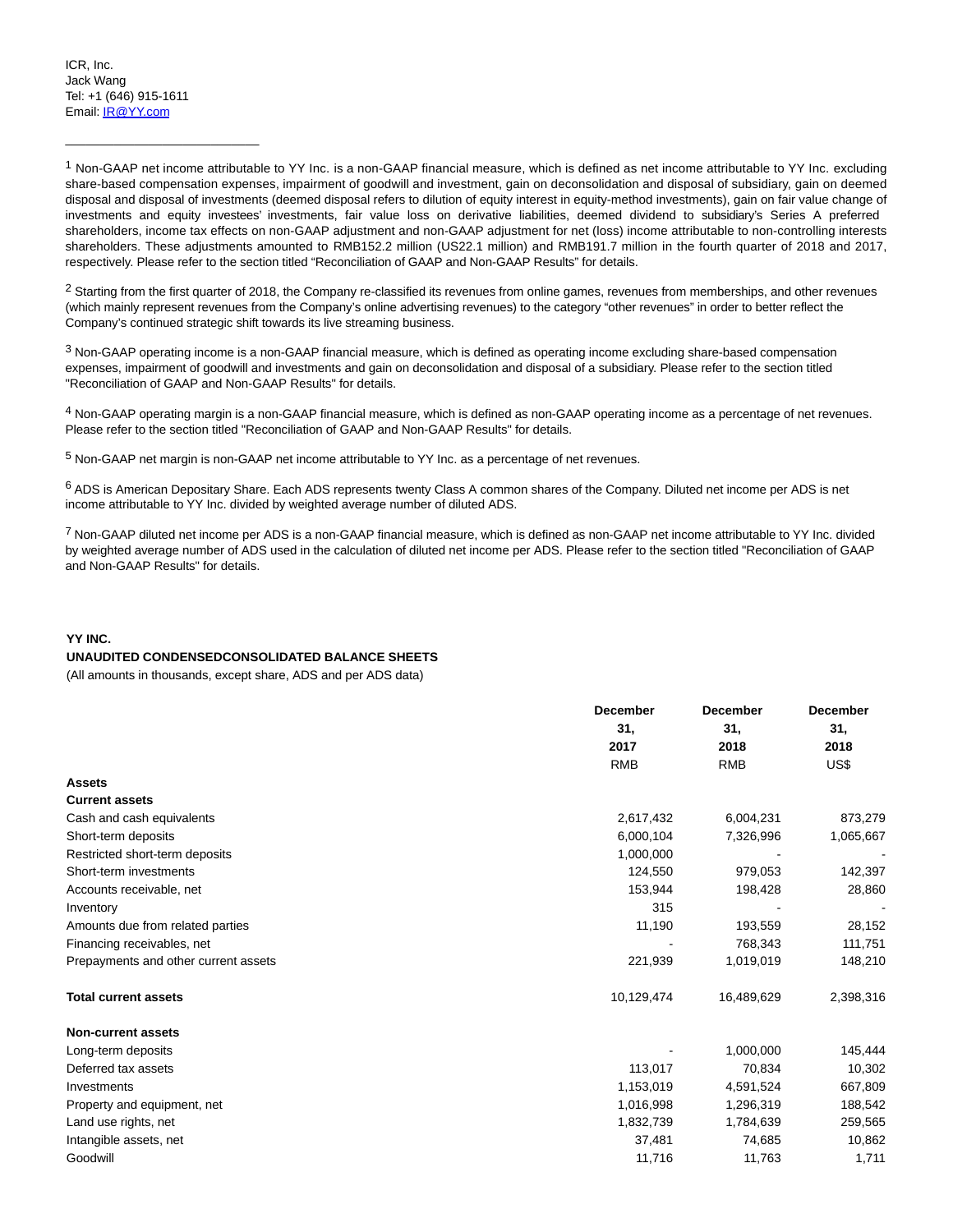| Amounts due from related parties                       | 20,000     |            |           |
|--------------------------------------------------------|------------|------------|-----------|
| Financing receivables, net                             |            | 224,793    | 32,695    |
| Other non-current assets                               | 144,275    | 223,859    | 32,559    |
| <b>Total non-current assets</b>                        | 4,329,245  | 9,278,416  | 1,349,489 |
| <b>Total assets</b>                                    | 14,458,719 | 25,768,045 | 3,747,805 |
| Liabilities, mezzanine equity and shareholders' equity |            |            |           |
| <b>Current liabilities</b>                             |            |            |           |
| Convertible bonds                                      |            | 6,863      | 998       |
| Accounts payable                                       | 76,351     | 114,589    | 16,666    |
| Deferred revenue                                       | 758,044    | 951,616    | 138,407   |
| Advances from customers                                | 80,406     | 101,690    | 14,790    |
| Income taxes payable                                   | 146,298    | 235,561    | 34,261    |
| Accrued liabilities and other current liabilities      | 1,465,963  | 2,414,371  | 351,156   |
| Amounts due to related parties                         | 30,502     | 28,336     | 4,121     |
| Short-term loans                                       | 588,235    |            |           |
| <b>Total current liabilities</b>                       | 3,145,799  | 3,853,026  | 560,399   |
| <b>Non-current liabilities</b>                         |            |            |           |
| Convertible bonds                                      | 6,536      |            |           |
| Deferred revenue                                       | 57,718     | 91,710     | 13,339    |
| Deferred tax liabilities                               | 10,810     | 27,505     | 4,000     |
| <b>Total non-current liabilities</b>                   | 75,064     | 119,215    | 17,339    |
| <b>Total liabilities</b>                               | 3,220,863  | 3,972,241  | 577,738   |

**YY INC.**

# **UNAUDITED CONDENSED CONSOLIDATED BALANCE SHEETS (CONTINUED)**

|                                                                                                                                                                                                                                 | <b>December</b><br>31.<br>2017<br><b>RMB</b> | <b>December</b><br>31,<br>2018<br><b>RMB</b> | <b>December</b><br>31.<br>2018<br>US\$ |
|---------------------------------------------------------------------------------------------------------------------------------------------------------------------------------------------------------------------------------|----------------------------------------------|----------------------------------------------|----------------------------------------|
| <b>Mezzanine equity</b>                                                                                                                                                                                                         | 524,997                                      | 418,673                                      | 60,893                                 |
| Shareholders' equity                                                                                                                                                                                                            |                                              |                                              |                                        |
| Class A common shares (US\$0.00001 par value; 10,000,000,000 and 10,000,000,000<br>shares authorized, 945,245,908 and 981,740,848 shares issued and outstanding as of<br>December 31, 2017 and December 31, 2018, respectively) | 57                                           | 59                                           | 9                                      |
| Class B common shares (US\$0.00001 par value; 1,000,000,000 and 1,000,000,000 shares<br>authorized, 317,982,976 and 288,182,976 shares issued and outstanding as of December<br>31, 2017 and December 31, 2018, respectively)   | 23                                           | 21                                           | 3                                      |
| Additional paid-in capital                                                                                                                                                                                                      | 5,339,844                                    | 11,168,866                                   | 1,624,444                              |
| <b>Statutory reserves</b>                                                                                                                                                                                                       | 62,718                                       | 101,725                                      | 14,795                                 |
| Retained earnings <sup>(1)</sup>                                                                                                                                                                                                | 5,218,110                                    | 6,913,469                                    | 1,005,522                              |
| Accumulated other comprehensive (loss) income <sup>(1)</sup>                                                                                                                                                                    | (9,597)                                      | 336,152                                      | 48,891                                 |
| Total YY Inc.'s shareholders' equity                                                                                                                                                                                            | 10,611,155                                   | 18,520,292                                   | 2,693,664                              |
| Non-controlling interests                                                                                                                                                                                                       | 101,704                                      | 2.856.839                                    | 415,510                                |
| Total shareholders' equity                                                                                                                                                                                                      | 10,712,859                                   | 21,377,131                                   | 3,109,174                              |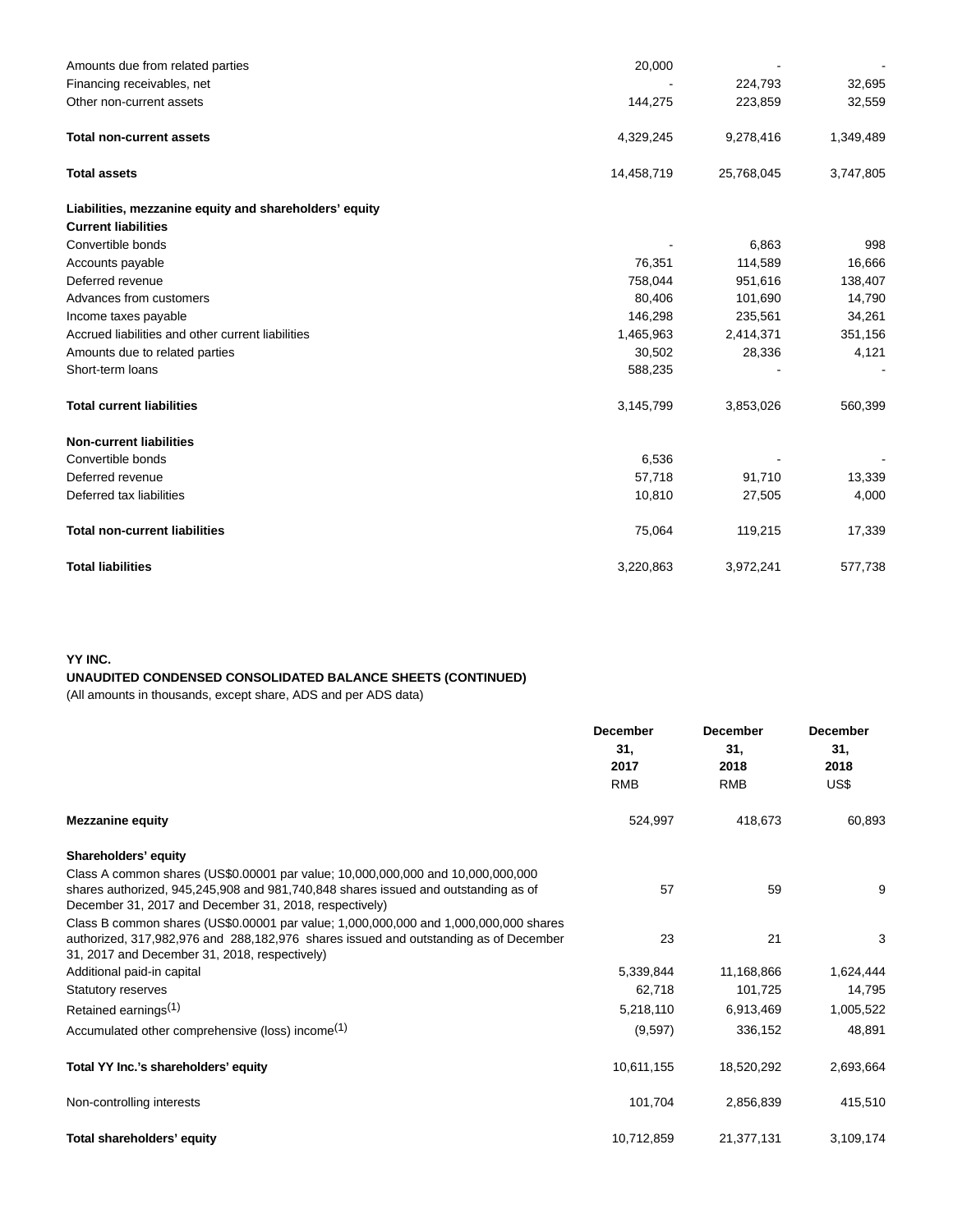(1) On January 1, 2018, the Company adopted ASU 2016-1, "Classification and Measurement of Financial Instruments". After the adoption of this new guidance, the Company measures long-term investments other than equity method investments at fair value through earnings. For those investments without readily determinable fair values, the Company elects to record these investments at cost, less impairment, and plus or minus subsequent adjustments for observable price changes. Changes in the basis of these investments are reported in current earnings. Following the adoption of this guidance, accumulated fair value gain, amounting to RMB87.8 million, was reclassified from accumulated other comprehensive loss to retained earnings as of January 1, 2018.

#### **YY INC.**

## **UNAUDITED CONDENSED CONSOLIDATED STATEMENTS OF OPERATIONS**

|                                                         |                                              | <b>Three Months Ended</b>                     |                                       |                                        | <b>Twelve Months Ended</b>                   |                                       |                                        |  |
|---------------------------------------------------------|----------------------------------------------|-----------------------------------------------|---------------------------------------|----------------------------------------|----------------------------------------------|---------------------------------------|----------------------------------------|--|
|                                                         | <b>December</b><br>31,<br>2017<br><b>RMB</b> | <b>September</b><br>30,<br>2018<br><b>RMB</b> | <b>December</b><br>31,<br>2018<br>RMB | <b>December</b><br>31,<br>2018<br>US\$ | <b>December</b><br>31,<br>2017<br><b>RMB</b> | <b>December</b><br>31,<br>2018<br>RMB | <b>December</b><br>31,<br>2018<br>US\$ |  |
|                                                         |                                              |                                               |                                       |                                        |                                              |                                       |                                        |  |
| Net revenues <sup>(1)</sup>                             |                                              |                                               |                                       |                                        |                                              |                                       |                                        |  |
| Live streaming                                          | 3,368,520                                    | 3,894,548                                     | 4,391,418                             | 638,705                                | 10,670,954                                   | 14,877,667                            | 2,163,867                              |  |
| <b>Others</b>                                           | 258,018                                      | 205,924                                       | 249,506                               | 36,289                                 | 923,838                                      | 885,890                               | 128,847                                |  |
| <b>Total net revenues</b>                               | 3,626,538                                    | 4,100,472                                     | 4,640,924                             | 674,994                                | 11,594,792                                   | 15,763,557                            | 2,292,714                              |  |
| Cost of revenues <sup>(2)</sup>                         | (2, 196, 649)                                | (2,674,502)                                   | (3,013,063)                           | (438, 232)                             | (7,026,402)                                  | (10,017,134)                          | (1,456,932)                            |  |
| <b>Gross profit</b>                                     | 1,429,889                                    | 1,425,970                                     | 1,627,861                             | 236,762                                | 4,568,390                                    | 5,746,423                             | 835,782                                |  |
| Operating expenses <sup>(2)</sup>                       |                                              |                                               |                                       |                                        |                                              |                                       |                                        |  |
| Research and development<br>expenses                    | (282, 827)                                   | (314, 128)                                    | (332, 513)                            | (48, 362)                              | (781, 886)                                   | (1, 192, 052)                         | (173, 377)                             |  |
| Sales and marketing expenses                            | (148, 765)                                   | (343, 839)                                    | (323, 689)                            | (47,079)                               | (691, 281)                                   | (1, 149, 316)                         | (167, 161)                             |  |
| General and administrative expenses                     | (218, 766)                                   | (206, 738)                                    | (274, 979)                            | (39, 994)                              | (544, 641)                                   | (883, 225)                            | (128, 460)                             |  |
| Goodwill impairment                                     | (2,527)                                      |                                               |                                       |                                        | (2,527)                                      |                                       |                                        |  |
| <b>Total operating expenses</b>                         | (652, 885)                                   | (864, 705)                                    | (931, 181)                            | (135, 435)                             | (2,020,335)                                  | (3,224,593)                           | (468, 998)                             |  |
| Gain on deconsolidation and disposal<br>of subsidiaries |                                              |                                               |                                       |                                        | 37,989                                       |                                       |                                        |  |
| Other income                                            | 44,534                                       | 49,640                                        | 21,924                                | 3,189                                  | 113,187                                      | 117,860                               | 17,142                                 |  |
| <b>Operating income</b>                                 | 821,538                                      | 610,905                                       | 718,604                               | 104,516                                | 2,699,231                                    | 2,639,690                             | 383,926                                |  |
| Interest expense                                        | (3,744)                                      | (4,910)                                       | (139)                                 | (20)                                   | (32, 122)                                    | (8,616)                               | (1,253)                                |  |
| Interest income and investment<br>income                | 74,531                                       | 141,110                                       | 123,401                               | 17,948                                 | 180,384                                      | 485,552                               | 70,621                                 |  |
| Foreign currency exchange losses,<br>net                | (351)                                        | (3,072)                                       | (1,338)                               | (195)                                  | (2, 176)                                     | (514)                                 | (75)                                   |  |
| Gain on deemed disposal and<br>disposal of investments  |                                              |                                               | 2,179                                 | 317                                    | 45,861                                       | 16,178                                | 2,353                                  |  |
| Gain on fair value change of<br>investments             |                                              | 31,670                                        | 26,138                                | 3,802                                  |                                              | 1,689,404                             | 245,714                                |  |
| Fair value loss on derivative liabilities               |                                              |                                               |                                       |                                        |                                              | (2,285,223)                           | (332, 372)                             |  |
| Other non-operating expenses                            |                                              |                                               |                                       |                                        |                                              | (2,000)                               | (291)                                  |  |
| Income before income tax<br>expenses                    | 891,974                                      | 775,703                                       | 868,845                               | 126,368                                | 2,891,178                                    | 2,534,471                             | 368,623                                |  |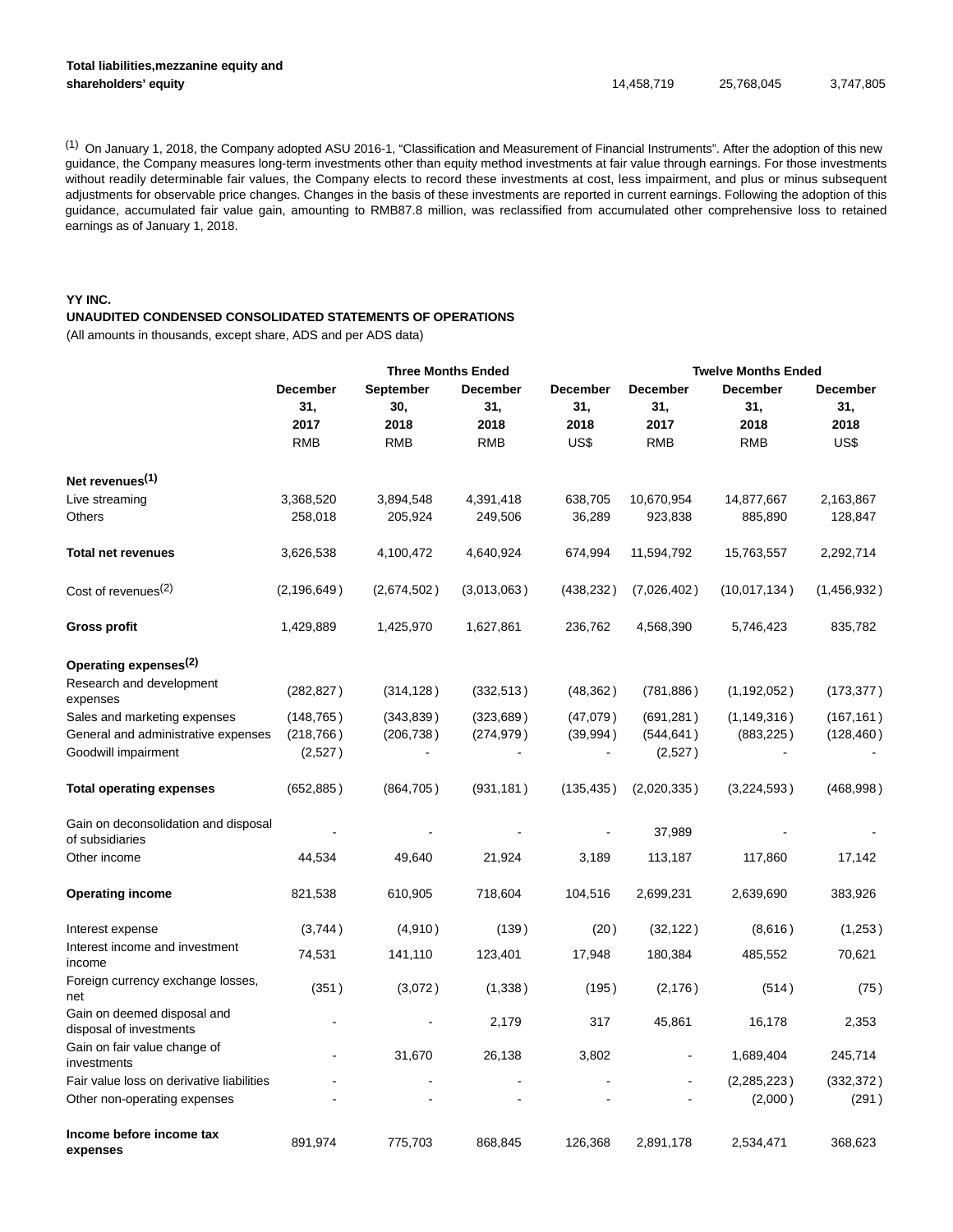| Income tax expenses                                                                                                                                                            | (151, 523) | (74, 929) | (107, 114) | (15, 579) | (415, 811) | (477, 707) | (69, 480) |
|--------------------------------------------------------------------------------------------------------------------------------------------------------------------------------|------------|-----------|------------|-----------|------------|------------|-----------|
| Income before share of income<br>(loss) in equity method<br>investments, net of income taxes                                                                                   | 740,451    | 700,774   | 761,731    | 110,789   | 2,475,367  | 2,056,764  | 299,143   |
| Share of income (loss) in equity<br>method investments, net of income<br>taxes                                                                                                 | 17,557     | (19, 957) | (19, 281)  | (2,804)   | 33,024     | 58,933     | 8,571     |
| <b>Net Income</b>                                                                                                                                                              | 758,008    | 680,817   | 742,450    | 107,985   | 2,508,391  | 2,115,697  | 307,714   |
| Less: Net income (loss) income<br>attributable to the non-controlling<br>interest shareholders and the<br>mezzanine equity classified<br>non-controlling interest shareholders | 17,602     | 30,127    | 53,827     | 7,829     | 15,156     | $-20,151$  | $-2,931$  |
| Cumulative dividend on subsidiary's<br>Series A Preferred Shares                                                                                                               |            |           | 4,606      | 670       |            | 4,606      | 670       |
| Deemed dividend to subsidiary's<br>Series A preferred shareholders                                                                                                             |            |           |            |           |            | 489,284    | 71,163    |
| Net income attributable to YY Inc.                                                                                                                                             | 740,406    | 650,690   | 684,017    | 99,486    | 2,493,235  | 1,641,958  | 238,812   |

#### **YY INC.**

# **UNAUDITED CONDENSED CONSOLIDATED STATEMENTS OF OPERATIONS (CONTINUED)**

(All amounts in thousands, except share, ADS and per ADS data)

|                                                                          | <b>Three Months Ended</b>             |                                                                              |                           |                                 | <b>Twelve Months Ended</b>                     |                           |                                 |
|--------------------------------------------------------------------------|---------------------------------------|------------------------------------------------------------------------------|---------------------------|---------------------------------|------------------------------------------------|---------------------------|---------------------------------|
|                                                                          | December<br>31,<br>2017<br><b>RMB</b> | September December<br>30.<br>2018<br><b>RMB</b>                              | 31.<br>2018<br><b>RMB</b> | December<br>31.<br>2018<br>US\$ | December December<br>31,<br>2017<br><b>RMB</b> | 31,<br>2018<br><b>RMB</b> | December<br>31.<br>2018<br>US\$ |
| Net income per ADS                                                       |                                       |                                                                              |                           |                                 |                                                |                           |                                 |
| -Basic                                                                   | 11.63                                 | 10.12                                                                        | 10.64                     | 1.55                            | 42.03                                          | 25.64                     | 3.73                            |
| -Diluted                                                                 | 11.53                                 | 10.01                                                                        | 10.54                     | 1.53                            | 41.33                                          | 25.38                     | 3.69                            |
| Weighted average number of ADS used in calculating net<br>income per ADS |                                       |                                                                              |                           |                                 |                                                |                           |                                 |
| -Basic                                                                   |                                       | 63,686,056 64,301,796 64,307,569 64,307,569 59,323,007 64,042,390 64,042,390 |                           |                                 |                                                |                           |                                 |
| -Diluted                                                                 |                                       | 64,224,006 64,829,757 64,609,000 64,609,000 60,831,887 64,704,470 64,704,470 |                           |                                 |                                                |                           |                                 |

(1) On January 1, 2018, the Company adopted ASC 606, "Revenue from Contracts with Customers" using the modified retrospective method applied to those contracts which were not completed as of January 1, 2018. Based on the Company's assessment, the adoption of ASC 606 did not have any material impact on the Company's consolidated financial statements.

(2) Share-based compensation was allocated in cost of revenues and operating expenses as follows:

|                                     | <b>Three Months Ended</b> |            |                                                                 |        | <b>Twelve Months Ended</b> |            |        |  |  |      |      |      |      |      |      |
|-------------------------------------|---------------------------|------------|-----------------------------------------------------------------|--------|----------------------------|------------|--------|--|--|------|------|------|------|------|------|
|                                     |                           |            | December September December December December December December |        |                            |            |        |  |  |      |      |      |      |      |      |
|                                     | 31.                       | 30.        | 31,                                                             | 31,    | 31.                        | 31,        | 31.    |  |  |      |      |      |      |      |      |
|                                     |                           |            |                                                                 |        | 2017                       |            |        |  |  | 2018 | 2018 | 2018 | 2017 | 2018 | 2018 |
|                                     | <b>RMB</b>                | <b>RMB</b> | <b>RMB</b>                                                      | US\$   | <b>RMB</b>                 | <b>RMB</b> | US\$   |  |  |      |      |      |      |      |      |
| Cost of revenues                    | 36.549                    | 16.022     | 14,650                                                          | 2.131  | 42.759                     | 74.339     | 10,812 |  |  |      |      |      |      |      |      |
| Research and development expenses   | 106.501                   | 52,752     | 50,042                                                          | 7.278  | 122.348                    | 225.173    | 32,750 |  |  |      |      |      |      |      |      |
| Sales and marketing expenses        | 3.679                     | 290        | 1.158                                                           | 168    | 4.417                      | 5.723      | 832    |  |  |      |      |      |      |      |      |
| General and administrative expenses | 61.731                    | 92.340     | 88.909                                                          | 12.931 | 88.137                     | 342.790    | 49,857 |  |  |      |      |      |      |      |      |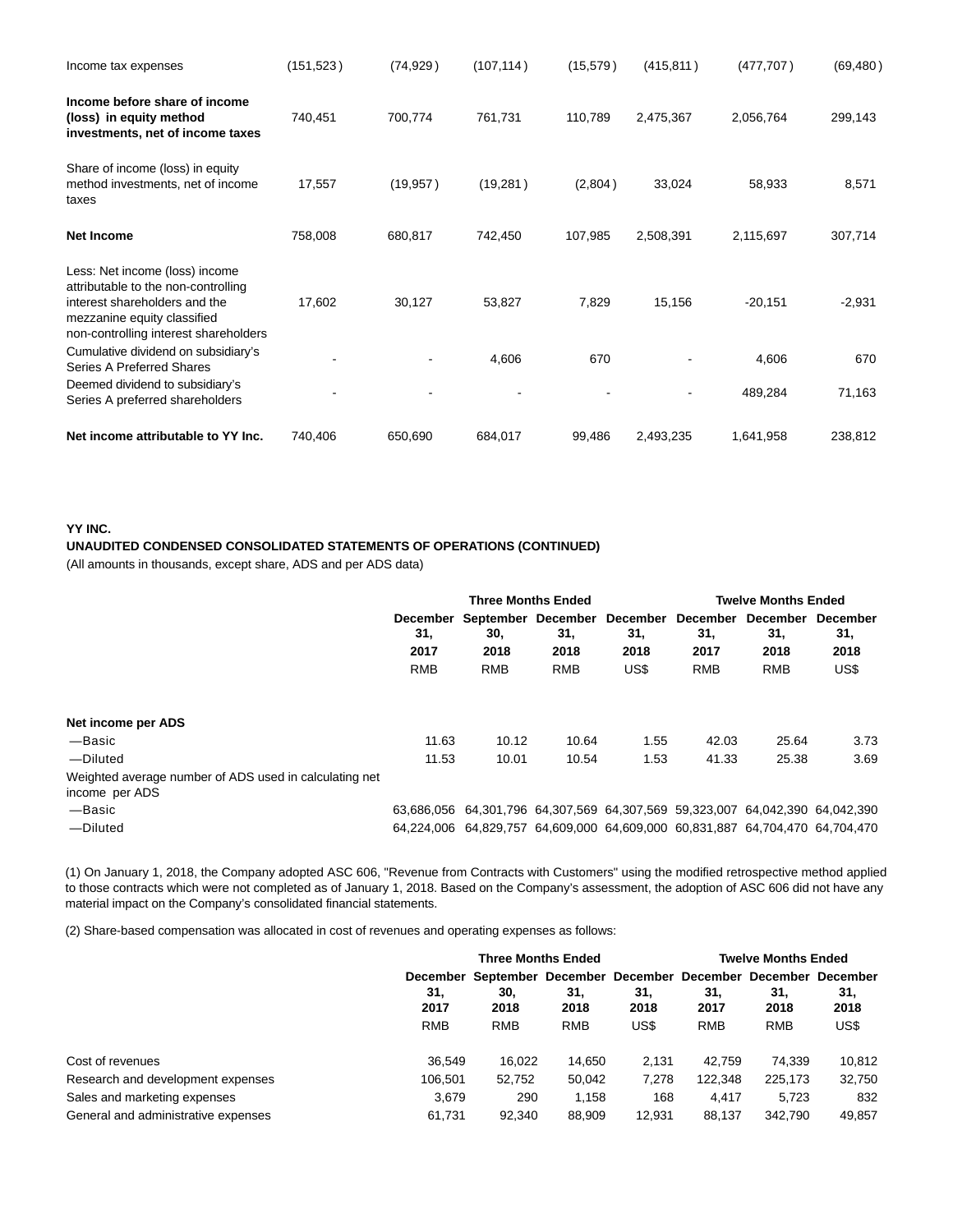# **YY INC. RECONCILIATION OF GAAP AND NON-GAAP RESULTS**

|                                                                                                | <b>Twelve Months Ended</b><br><b>Three Months Ended</b> |                          |                                |                                |                                |                                |                                |
|------------------------------------------------------------------------------------------------|---------------------------------------------------------|--------------------------|--------------------------------|--------------------------------|--------------------------------|--------------------------------|--------------------------------|
|                                                                                                | December<br>31,<br>2017                                 | September<br>30,<br>2018 | <b>December</b><br>31,<br>2018 | <b>December</b><br>31,<br>2018 | <b>December</b><br>31,<br>2017 | <b>December</b><br>31,<br>2018 | <b>December</b><br>31,<br>2018 |
|                                                                                                | <b>RMB</b>                                              | <b>RMB</b>               | <b>RMB</b>                     | US\$                           | <b>RMB</b>                     | RMB                            | US\$                           |
| Operating income                                                                               | 821,538                                                 | 610,905                  | 718,604                        | 104,516                        | 2,699,231                      | 2,639,690                      | 383,926                        |
| Share-based compensation expenses                                                              | 208,460                                                 | 161,404                  | 154,759                        | 22,508                         | 257,661                        | 648,025                        | 94,251                         |
| Impairment of goodwill and investments                                                         | 4,113                                                   | 1,900                    | 15,099                         | 2,196                          | 45,732                         | 35,348                         | 5,141                          |
| Gain on deconsolidation and disposal of a<br>subsidiary                                        | $\blacksquare$                                          |                          |                                |                                | (37, 989)                      |                                |                                |
| Non-GAAP operating income                                                                      | 1,034,111                                               | 774,209                  | 888,462                        | 129,220                        | 2,964,635                      | 3,323,063                      | 483,318                        |
| Net income                                                                                     | 758,008                                                 | 680,817                  | 742,450                        | 107,985                        | 2,508,391                      | 2,115,697                      | 307,714                        |
| Share-based compensation expenses                                                              | 208,460                                                 | 161,404                  | 154,759                        | 22,508                         | 257,661                        | 648,025                        | 94,251                         |
| Impairment of goodwill and investments                                                         | 4,113                                                   | 1,900                    | 15,099                         | 2,196                          | 45,732                         | 35,348                         | 5,141                          |
| Gain on deconsolidation and disposal of a<br>subsidiary                                        |                                                         |                          |                                |                                | (37,989)                       |                                |                                |
| Gain on deemed disposal and disposal of<br>investments                                         |                                                         |                          | (2, 179)                       | (317)                          | (45, 861)                      | (16, 178)                      | (2, 353)                       |
| (Gain) loss on fair value change of investments<br>and equity investees' investments           | (20, 555)                                               | 3,428                    | (1,089)                        | (158)                          | (20, 555)                      | (1,711,509)                    | (248, 929)                     |
| Fair value loss on derivative liabilities                                                      |                                                         |                          |                                |                                |                                | 2,285,223                      | 332,372                        |
| Income tax effects on non-GAAP adjustments                                                     |                                                         | 1,014                    | 21,479                         | 3,124                          | 9,263                          | 97,560                         | 14,190                         |
| Non-GAAP net income                                                                            | 950,026                                                 | 848,563                  | 930,519                        | 135,338                        | 2,716,642                      | 3,454,166                      | 502,386                        |
| Net income attributable to YY Inc.                                                             | 740,406                                                 | 650,690                  | 684,017                        | 99,486                         | 2,493,235                      | 1,641,958                      | 238,812                        |
| Share-based compensation expenses                                                              | 208,460                                                 | 161,404                  | 154,759                        | 22,508                         | 257,661                        | 648,025                        | 94,251                         |
| Impairment of goodwill and investments                                                         | 4,113                                                   | 1,900                    | 15,099                         | 2,196                          | 45,732                         | 35,348                         | 5,141                          |
| Gain on deconsolidation and disposal of a<br>subsidiary                                        |                                                         |                          |                                |                                | (37,989)                       |                                |                                |
| Gain on deemed disposal and disposal of<br>investments                                         |                                                         |                          | (2, 179)                       | (317)                          | (45, 861)                      | (16, 178)                      | (2, 353)                       |
| (Gain) loss on fair value change of investments<br>and equity investees' investments           | (20, 555)                                               | 3,428                    | (1,089)                        | (158)                          | (20, 555)                      | (1,711,509)                    | (248, 929)                     |
| Fair value loss on derivative liabilities                                                      |                                                         |                          |                                |                                |                                | 2,285,223                      | 332,372                        |
| Deemed dividend to subsidiary's Series A<br>preferred shareholders                             |                                                         |                          |                                |                                |                                | 489,284                        | 71,163                         |
| Income tax effects on non-GAAP adjustments                                                     |                                                         | 1,014                    | 21,479                         | 3,124                          | 9,263                          | 97,560                         | 14,190                         |
| Non-GAAP adjustments for net loss attributable to<br>the non-controlling interest shareholders | (367)                                                   | (31, 449)                | (35, 843)                      | (5,213)                        | (2,045)                        | (273, 356)                     | (39, 758)                      |
| Non-GAAP net income attributable to YY Inc.                                                    | 932,057                                                 | 786,987                  | 836,243                        | 121,626                        | 2,699,441                      | 3,196,355                      | 464,889                        |
| Non-GAAP net income per ADS                                                                    |                                                         |                          |                                |                                |                                |                                |                                |
| —Basic                                                                                         | 14.64                                                   | 12.24                    | 13                             | 1.89                           | 45.5                           | 49.91                          | 7.26                           |
| -Diluted                                                                                       | 14.51                                                   | 12.07                    | 12.86                          | 1.87                           | 44.72                          | 49.05                          | 7.13                           |
| Weighted average number of ADS used in<br>calculating Non-GAAP net income per ADS              |                                                         |                          |                                |                                |                                |                                |                                |
| -Basic                                                                                         | 63,686,056                                              | 64,301,796               | 64,307,569                     | 64,307,569                     | 59,323,007                     | 64,042,390                     | 64,042,390                     |
| -Diluted                                                                                       | 64,224,006                                              | 64,829,757               | 64,609,000                     | 64,609,000                     | 60,831,887                     | 64,704,470                     | 64,704,470                     |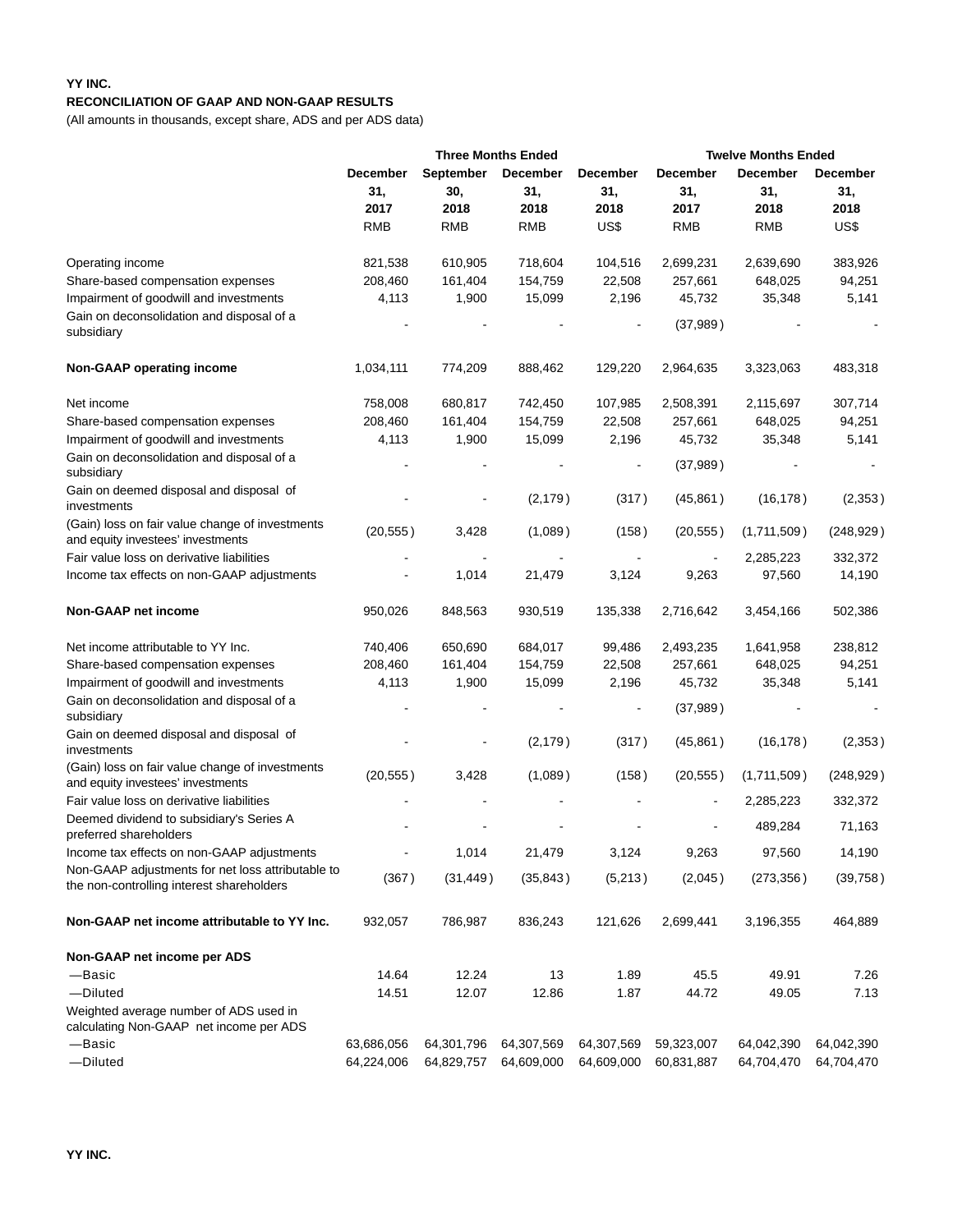#### **UNAUDITED SEGMENT REPORT**

(All amounts in thousands, except share, ADS and per ADS data)

# **Three Months Ended December 31, 2018**

|                                                                               | <b>YY Live</b><br><b>RMB</b> | Huya<br><b>RMB</b>       | Total<br><b>RMB</b> | Total<br>US\$ |
|-------------------------------------------------------------------------------|------------------------------|--------------------------|---------------------|---------------|
| <b>Net revenues</b>                                                           |                              |                          |                     |               |
| Live streaming                                                                | 2,949,636                    | 1,441,782                | 4,391,418           | 638,705       |
| Others                                                                        | 186,359                      | 63,147                   | 249,506             | 36,289        |
| <b>Total net revenues</b>                                                     | 3,135,995                    | 1,504,929                | 4,640,924           | 674,994       |
| Cost of revenues <sup>(1)</sup>                                               | (1,746,771)                  | (1,266,292)              | (3,013,063)         | (438, 232)    |
| <b>Gross profit</b>                                                           | 1,389,224                    | 238,637                  | 1,627,861           | 236,762       |
| Operating expenses <sup>(1)</sup>                                             |                              |                          |                     |               |
| Research and development expenses                                             | (253, 408)                   | (79, 105)                | (332, 513)          | (48, 362)     |
| Sales and marketing expenses                                                  | (263, 806)                   | (59, 883)                | (323, 689)          | (47,079)      |
| General and administrative expenses                                           | (182, 726)                   | (92, 253)                | (274, 979)          | (39, 994)     |
| <b>Total operating expenses</b>                                               | (699, 940)                   | (231, 241)               | (931, 181)          | (135, 435)    |
| Other income                                                                  | 10,800                       | 11,124                   | 21,924              | 3,189         |
| <b>Operating income</b>                                                       | 700,084                      | 18,520                   | 718,604             | 104,516       |
| Interest expenses                                                             | (139)                        | $\blacksquare$           | (139)               | (20)          |
| Interest income and investment income                                         | 70,698                       | 52,703                   | 123,401             | 17,948        |
| Gain on disposal of an equity investment                                      | 2,179                        | $\overline{\phantom{a}}$ | 2,179               | 317           |
| Foreign currency exchange losses, net                                         | (1,291)                      | (47)                     | (1, 338)            | (195)         |
| Gain on fair value change of investments                                      | 26,138                       | $\blacksquare$           | 26,138              | 3,802         |
| Income before income tax expenses                                             | 797,669                      | 71,176                   | 868,845             | 126,368       |
| Income tax (expenses) benefits                                                | (138, 961)                   | 31,847                   | (107, 114)          | (15, 579)     |
| Income before share of loss in equity method investments, net of income taxes | 658,708                      | 103,023                  | 761,731             | 110,789       |
| Share of loss in equity method investments, net of income taxes               | (15, 837)                    | (3, 444)                 | (19, 281)           | (2,804)       |
| Net income                                                                    | 642,871                      | 99,579                   | 742,450             | 107,985       |

(1) Share-based compensation was allocated in cost of revenues and operating expenses as follows:

# **Three Months Ended December 31, 2018**

|                                     | <b>YY Live</b><br><b>RMB</b> | Huva<br><b>RMB</b> | Total<br><b>RMB</b> | Total<br>US\$ |
|-------------------------------------|------------------------------|--------------------|---------------------|---------------|
| Cost of revenues                    | 10.988                       | 3.662              | 14.650              | 2.131         |
| Research and development expenses   | 38.643                       | 11.399             | 50.042              | 7.278         |
| Sales and marketing expenses        | 551                          | 607                | 1.158               | 168           |
| General and administrative expenses | 40.582                       | 48.327             | 88.909              | 12.931        |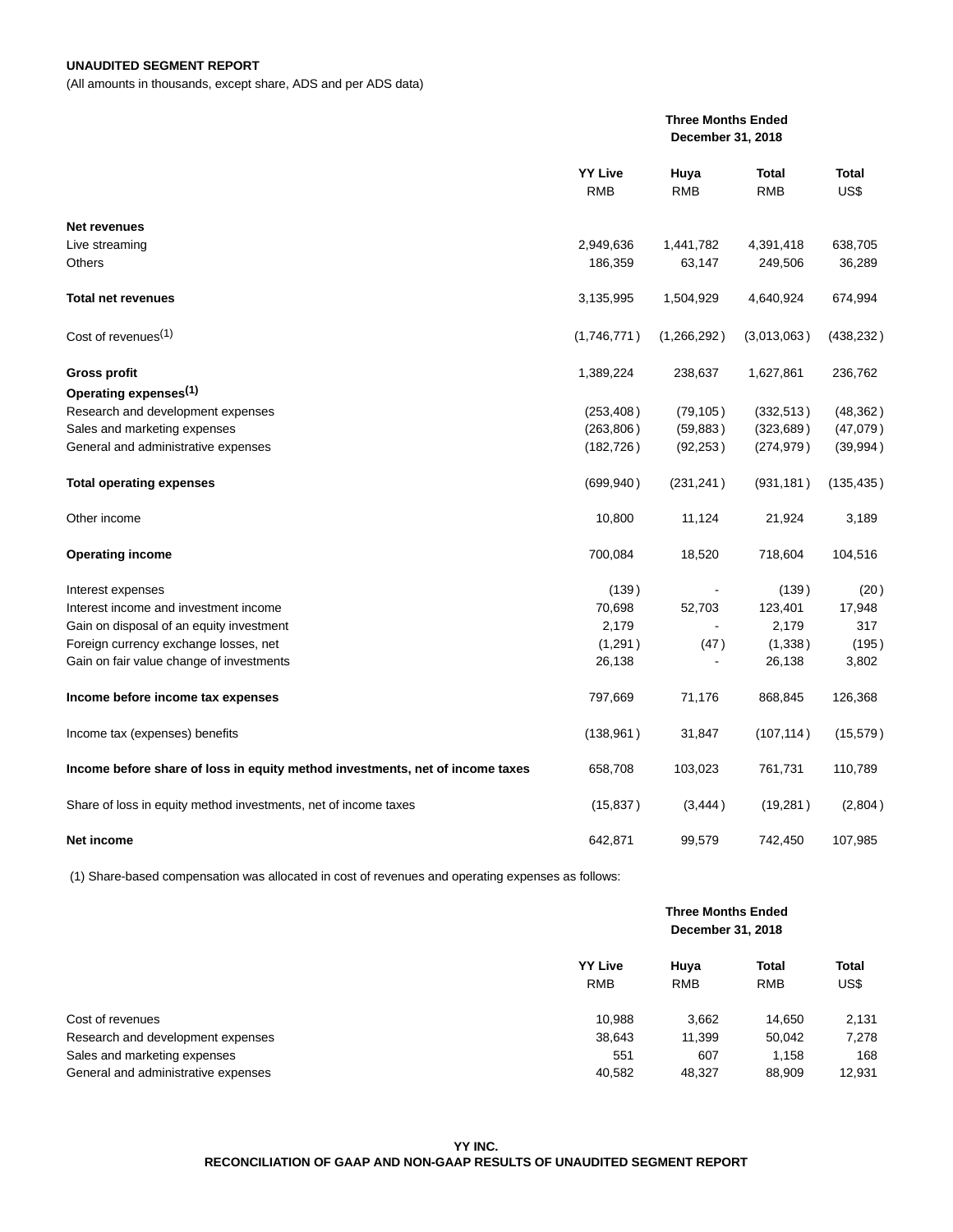## **Three Months Ended December 31, 2018**

|                                                                                                | <b>YY Live</b><br><b>RMB</b> | Huya<br><b>RMB</b>       | Total<br><b>RMB</b>          | Total<br>US\$              |
|------------------------------------------------------------------------------------------------|------------------------------|--------------------------|------------------------------|----------------------------|
| Operating income<br>Share-based compensation expense<br>Impairment of goodwill and investments | 700,084<br>90,764<br>15,099  | 18,520<br>63,995         | 718,604<br>154,759<br>15,099 | 104,516<br>22,508<br>2,196 |
| Non-GAAP operating income                                                                      | 805,947                      | 82,515                   | 888,462                      | 129,220                    |
| Net income                                                                                     | 642,871                      | 99,579                   | 742,450                      | 107,985                    |
| Share-based compensation expenses                                                              | 90,764                       | 63,995                   | 154,759                      | 22,508                     |
| Impairment of goodwill and investments                                                         | 15,099                       |                          | 15,099                       | 2,196                      |
| (Gain) loss on fair value change of investments and equity investees' investments              | (4, 422)                     | 3,333                    | (1,089)                      | (158)                      |
| Gain on deemed disposal and disposal of investments                                            | (2, 179)                     | $\overline{\phantom{a}}$ | (2, 179)                     | (317)                      |
| Income tax effects on non-GAAP adjustments                                                     | 21,479                       | $\blacksquare$           | 21,479                       | 3,124                      |
| Non-GAAP net income                                                                            | 763,612                      | 166,907                  | 930,519                      | 135,338                    |

**YY INC.**

# **UNAUDITED SEGMENT REPORT**

|                                              | <b>Three Months Ended</b><br>September 30, 2018 |                    |                                          |                            |                      |
|----------------------------------------------|-------------------------------------------------|--------------------|------------------------------------------|----------------------------|----------------------|
|                                              | <b>YY Live</b><br><b>RMB</b>                    | Huya<br><b>RMB</b> | Elimination <sup>(1)</sup><br><b>RMB</b> | <b>Total</b><br><b>RMB</b> | <b>Total</b><br>US\$ |
| <b>Net revenues</b>                          |                                                 |                    |                                          |                            |                      |
| Live streaming                               | 2,678,081                                       | 1,216,467          |                                          | 3,894,548                  | 567,057              |
| <b>Others</b>                                | 145,894                                         | 60,130             | (100)                                    | 205,924                    | 29,983               |
| <b>Total net revenues</b>                    | 2,823,975                                       | 1,276,597          | (100)                                    | 4,100,472                  | 597,040              |
| Cost of revenues <sup>(2)</sup>              | (1,591,645)                                     | (1,082,857)        | ä,                                       | (2,674,502)                | (389, 415)           |
| <b>Gross profit</b>                          | 1,232,330                                       | 193,740            | (100)                                    | 1,425,970                  | 207,625              |
| Operating expenses <sup>(2)</sup>            |                                                 |                    |                                          |                            |                      |
| Research and development expenses            | (239, 503)                                      | (74, 625)          | $\qquad \qquad \blacksquare$             | (314, 128)                 | (45, 738)            |
| Sales and marketing expenses                 | (282, 237)                                      | (61, 702)          | 100                                      | (343, 839)                 | (50,064)             |
| General and administrative expenses          | (135, 537)                                      | (71, 201)          | $\overline{\phantom{0}}$                 | (206, 738)                 | (30, 102)            |
| <b>Total operating expenses</b>              | (657, 277)                                      | (207, 528)         | 100                                      | (864, 705)                 | (125, 904)           |
| Other income                                 | 38,568                                          | 11,072             |                                          | 49,640                     | 7,228                |
| <b>Operating income (loss)</b>               | 613,621                                         | (2,716)            |                                          | 610,905                    | 88,949               |
| Interest expenses                            | (4,910)                                         |                    |                                          | (4,910)                    | (715)                |
| Interest income and investment income        | 90,292                                          | 50,818             |                                          | 141,110                    | 20,546               |
| Foreign currency exchange (losses) gain, net | (3, 170)                                        | 98                 |                                          | (3,072)                    | (447)                |
| Gain on fair value change of investments     | 31,670                                          |                    |                                          | 31,670                     | 4,611                |
| Income before income tax expenses            | 727,503                                         | 48,200             |                                          | 775,703                    | 112,944              |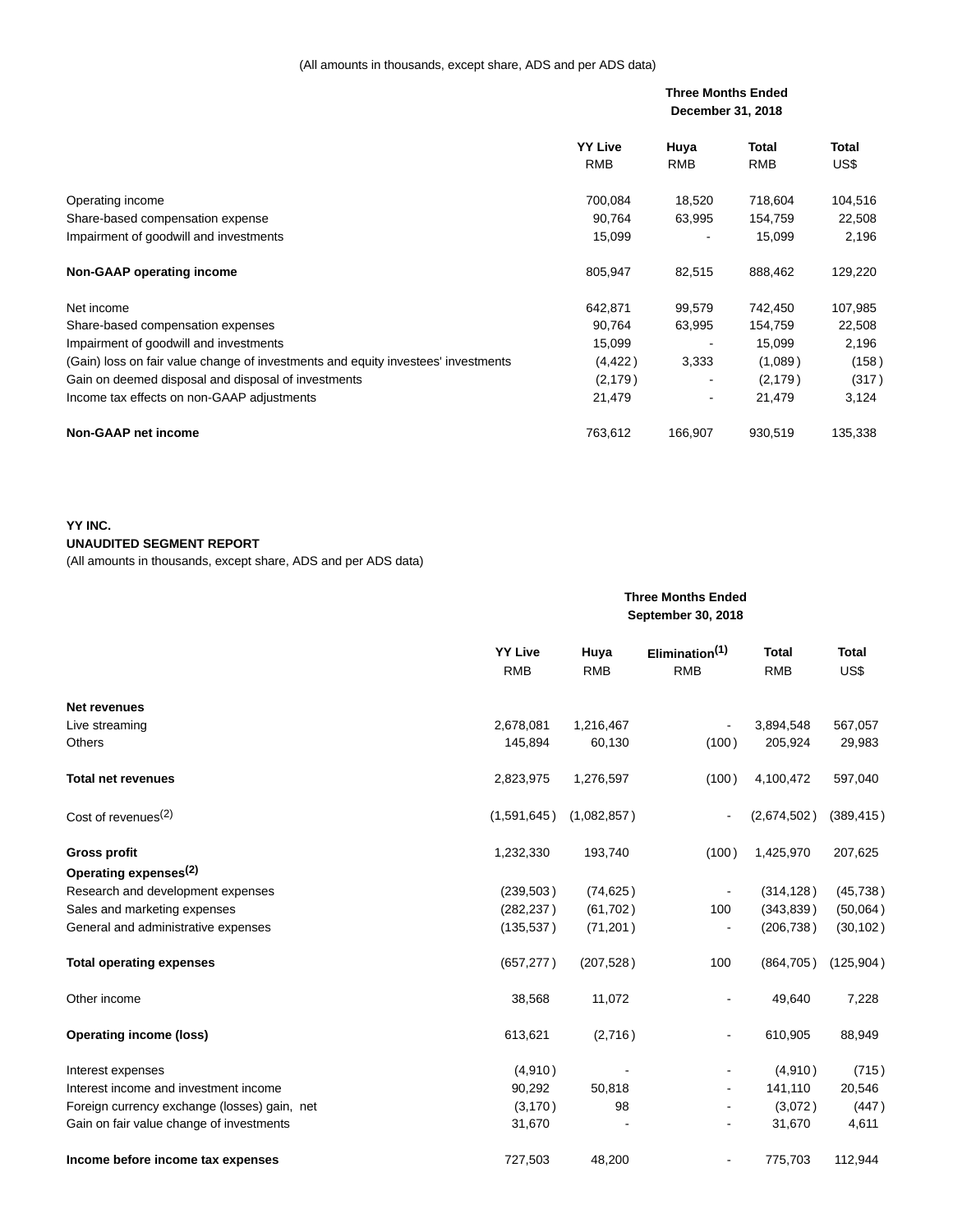| Income tax (expenses) benefits                                                            | (83, 491) | 8.562  | $\blacksquare$ | (74.929) | (10, 910) |
|-------------------------------------------------------------------------------------------|-----------|--------|----------------|----------|-----------|
| Income before share of (loss) income in equity method investments,<br>net of income taxes | 644.012   | 56.762 | $\blacksquare$ | 700.774  | 102.034   |
| Share of (loss) income in equity method investments, net of income taxes                  | (19.967)  | 10     | $\blacksquare$ | (19.957) | (2,906)   |
| Net income                                                                                | 624.045   | 56,772 | $\blacksquare$ | 680.817  | 99.128    |

(1) The elimination mainly consists of revenues and expenses generated from advertising services among YY Live and Huya segments.

(2) Share-based compensation was allocated in cost of revenues and operating expenses as follows:

|                                     | <b>Three Months Ended</b><br>September 30, 2018 |                    |                            |               |
|-------------------------------------|-------------------------------------------------|--------------------|----------------------------|---------------|
|                                     | <b>YY Live</b><br><b>RMB</b>                    | Huya<br><b>RMB</b> | <b>Total</b><br><b>RMB</b> | Total<br>US\$ |
| Cost of revenues                    | 12.120                                          | 3,902              | 16,022                     | 2,333         |
| Research and development expenses   | 41,139                                          | 11,613             | 52,752                     | 7,681         |
| Sales and marketing expenses        | 215                                             | 75                 | 290                        | 42            |
| General and administrative expenses | 43,701                                          | 48.639             | 92,340                     | 13,445        |

#### **YY INC.**

### **RECONCILIATION OF GAAP AND NON-GAAP RESULTS OF UNAUDITED SEGMENT REPORT**

(All amounts in thousands, except share, ADS and per ADS data)

|                                                                            | <b>Three Months Ended</b><br>September 30, 2018 |                    |                     |               |
|----------------------------------------------------------------------------|-------------------------------------------------|--------------------|---------------------|---------------|
|                                                                            | <b>YY Live</b><br><b>RMB</b>                    | Huya<br><b>RMB</b> | Total<br><b>RMB</b> | Total<br>US\$ |
| Operating income (loss)                                                    | 613,621                                         | (2,716)            | 610,905             | 88,949        |
| Share-based compensation expense                                           | 97,175                                          | 64,229             | 161,404             | 23,501        |
| Impairment of goodwill and investments                                     | 1,900                                           |                    | 1,900               | 277           |
| Non-GAAP operating income                                                  | 712,696                                         | 61,513             | 774,209             | 112,727       |
| Net income                                                                 | 624,045                                         | 56,772             | 680,817             | 99,128        |
| Share-based compensation expenses                                          | 97,175                                          | 64,229             | 161,404             | 23,501        |
| Impairment of goodwill and investments                                     | 1,900                                           |                    | 1,900               | 277           |
| Loss on fair value change of investments and equity investees' investments | 3,428                                           | ٠                  | 3,428               | 499           |
| Income tax effects on non-GAAP adjustments                                 | 1,014                                           |                    | 1,014               | 148           |
| Non-GAAP net income                                                        | 727,562                                         | 121,001            | 848,563             | 123,553       |

**YY INC. UNAUDITED SEGMENT REPORT**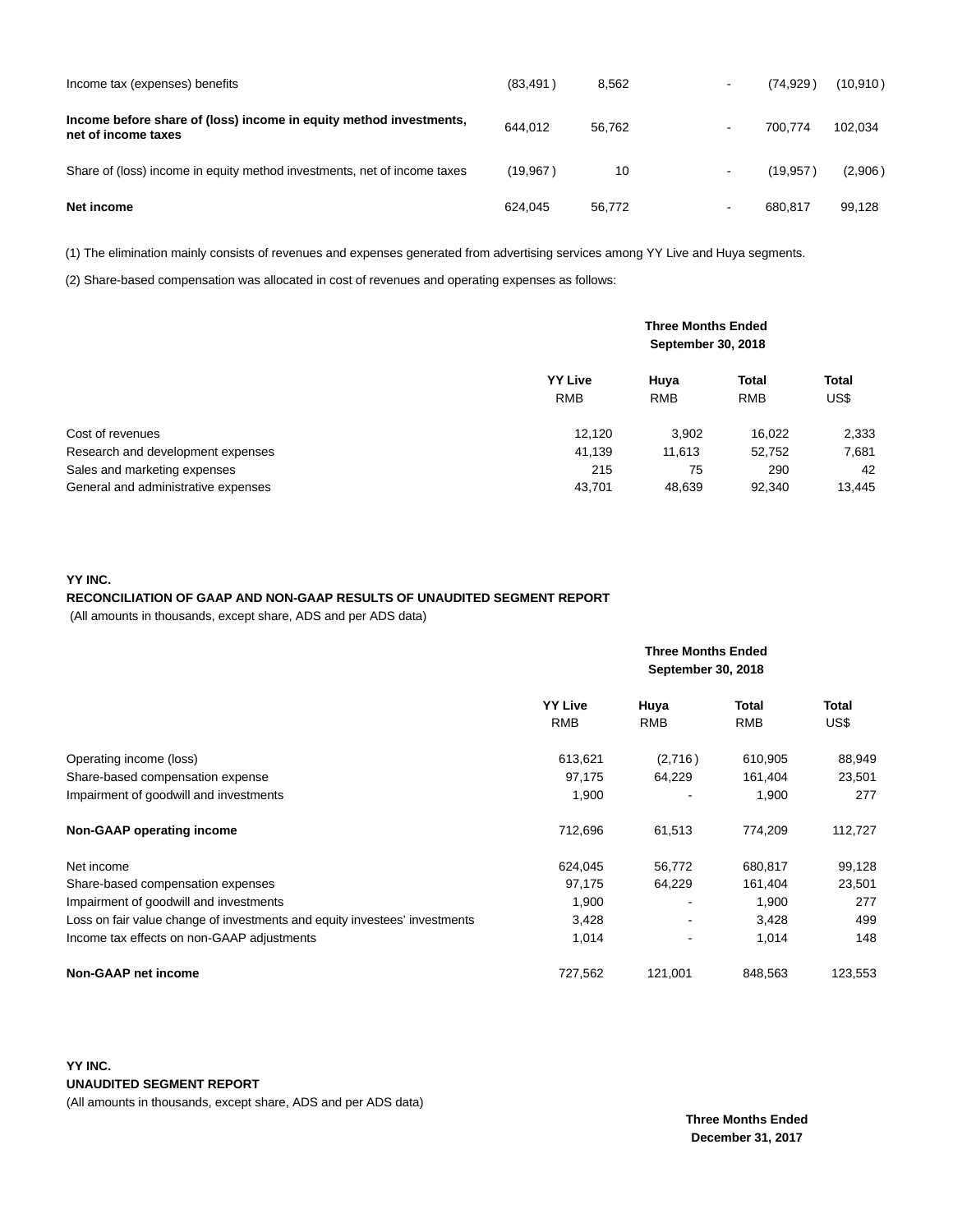|                                                                                        | <b>YY Live</b><br><b>RMB</b> | Huya<br><b>RMB</b>      | <b>Total</b><br><b>RMB</b> | <b>Total</b><br>US\$ |
|----------------------------------------------------------------------------------------|------------------------------|-------------------------|----------------------------|----------------------|
| Net revenues                                                                           |                              |                         |                            |                      |
| Live streaming                                                                         | 2,675,812                    | 692,708                 | 3,368,520                  | 517,732              |
| <b>Others</b>                                                                          | 209,707                      | 48,311                  | 258,018                    | 39,657               |
| <b>Total net revenues</b>                                                              | 2,885,519                    | 741,019                 | 3,626,538                  | 557,389              |
| Cost of revenues <sup>(1)</sup>                                                        | (1,563,735)                  | (632, 914)              | (2, 196, 649)              | (337, 619)           |
| <b>Gross profit</b>                                                                    | 1,321,784                    | 108,105                 | 1,429,889                  | 219,770              |
| Operating expenses <sup>(1)</sup>                                                      |                              |                         |                            |                      |
| Research and development expenses                                                      | (239, 103)                   | (43, 724)               | (282, 827)                 | (43, 470)            |
| Sales and marketing expenses                                                           | (119, 181)                   | (29, 584)               | (148, 765)                 | (22, 865)            |
| General and administrative expenses                                                    | (182, 164)                   | (36,602)                | (218, 766)                 | (33, 624)            |
| Goodwill impairment                                                                    | (2,527)                      |                         | (2,527)                    | (388)                |
| <b>Total operating expenses</b>                                                        |                              | $(542.975)$ $(109.910)$ | (652, 885)                 | (100, 347)           |
| Other income                                                                           | 44,534                       |                         | 44,534                     | 6,845                |
| <b>Operating income (loss)</b>                                                         | 823,343                      | (1,805)                 | 821,538                    | 126,268              |
| Interest expenses                                                                      | (3,744)                      |                         | (3,744)                    | (575)                |
| Interest income and investment income                                                  | 67,597                       | 6,934                   | 74,531                     | 11,455               |
| Foreign currency exchange losses, net                                                  | (351)                        |                         | (351)                      | (54)                 |
| Income before income tax expenses                                                      | 886,845                      | 5,129                   | 891,974                    | 137,094              |
| Income tax expenses                                                                    | (151, 523)                   | $\blacksquare$          | (151, 523)                 | (23, 289)            |
| Income before share of income (loss) in equity method investments, net of income taxes | 735,322                      | 5,129                   | 740,451                    | 113,805              |
| Share of income (loss) in equity method investments, net of income taxes               | 17,708                       | (151)                   | 17,557                     | 2,698                |
| Net Income <sup>(2)</sup>                                                              | 753,030                      | 4,978                   | 758,008                    | 116,503              |

(1) Share-based compensation was allocated in cost of revenues and operating expenses as follows:

|                                     |                              | December 31, 2017  |                            |                      |  |  |
|-------------------------------------|------------------------------|--------------------|----------------------------|----------------------|--|--|
|                                     | <b>YY Live</b><br><b>RMB</b> | Huya<br><b>RMB</b> | <b>Total</b><br><b>RMB</b> | <b>Total</b><br>US\$ |  |  |
| Cost of revenues                    | 36.320                       | 229                | 36.549                     | 5.617                |  |  |
| Research and development expenses   | 104.569                      | 1.932              | 106.501                    | 16,369               |  |  |
| Sales and marketing expenses        | 3.145                        | 534                | 3.679                      | 565                  |  |  |
| General and administrative expenses | 40.958                       | 20.773             | 61.731                     | 9.488                |  |  |

(2) Starting from the three months ended December 31, 2017, the Company reviews the financial performance of the operating segments up to the net income of each segment. Segment information for comparative periods has been revised to be presented on the same basis as the three months ended December 31, 2017

# **YY INC. RECONCILIATION OF GAAP AND NON-GAAP RESULTS OF UNAUDITED SEGMENT REPORT**

(All amounts in thousands, except share, ADS and per ADS data)

**Three Months Ended**